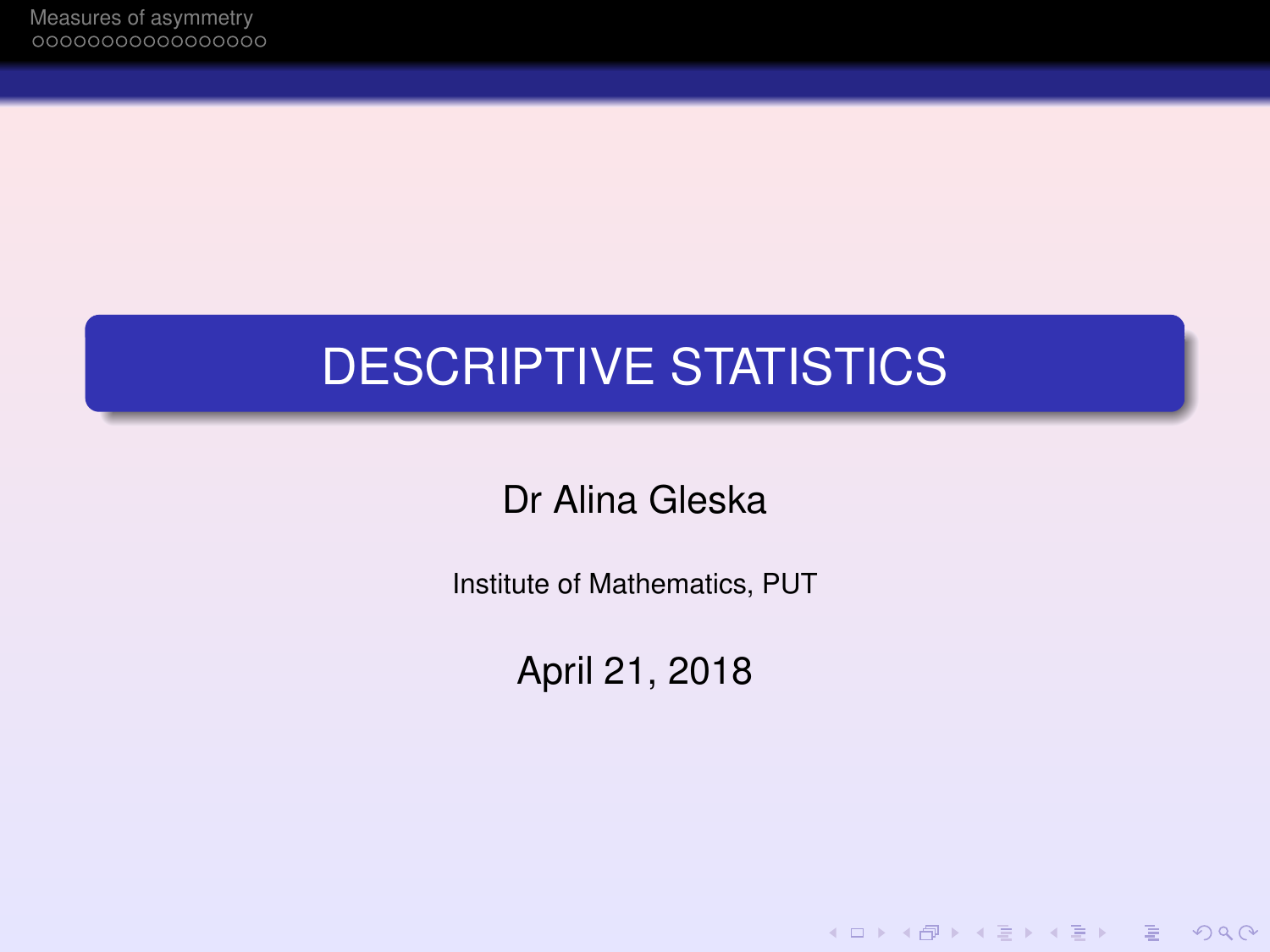

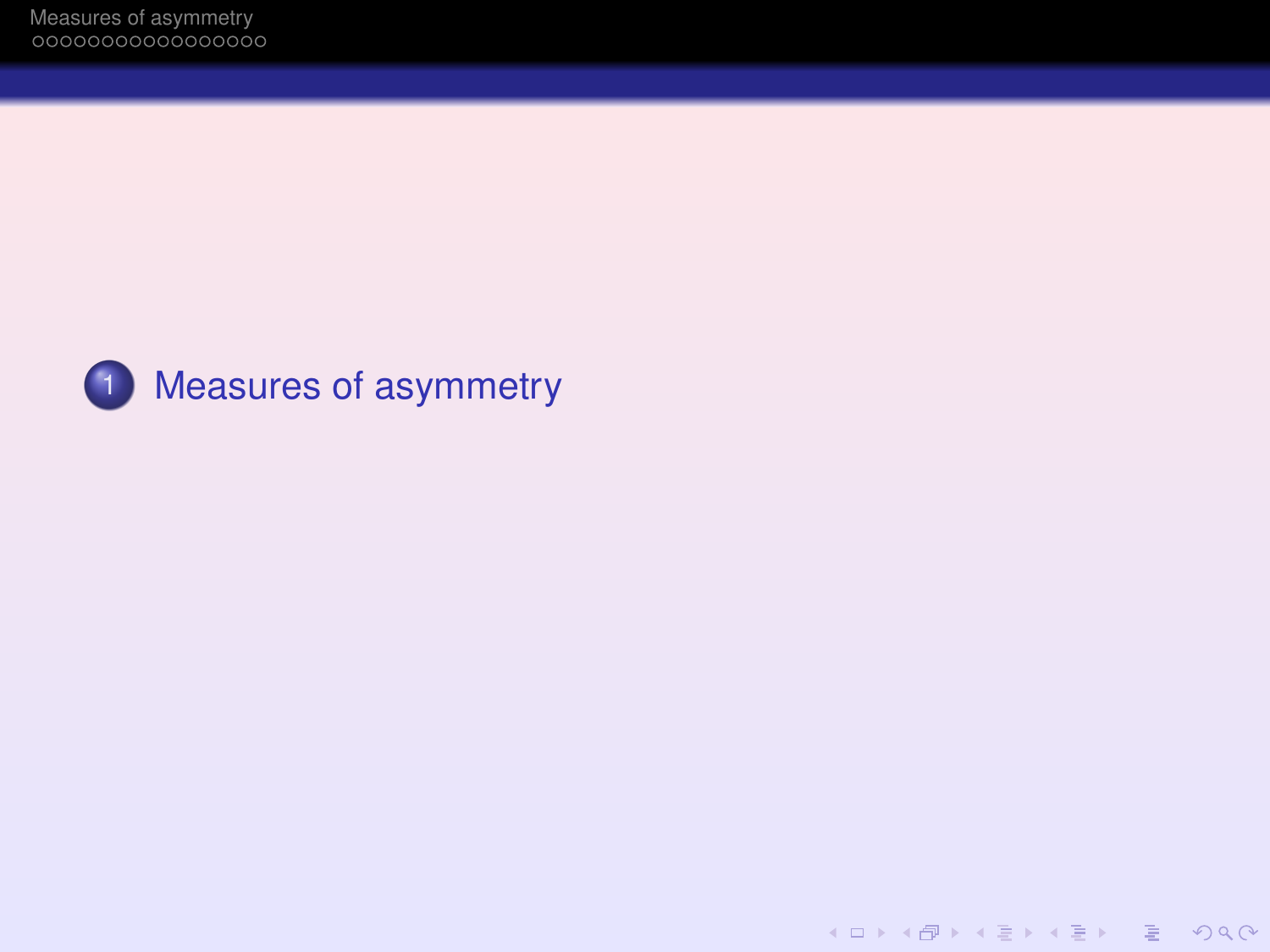<span id="page-2-0"></span>Skewness is a measure of the asymmetry of the distribution of a real-valued variable about its mean. The skewness value can be positive or negative, or undefined.

The qualitative interpretation of the skew is complicated and unintuitive. Skew does not refer to the direction the curve appears to be leaning; in fact, the opposite is true. For a unimodal distribution, negative skew indicates that the tail on the left side of the distribution function is longer or fatter than the right side – it does not distinguish these two kinds of shape.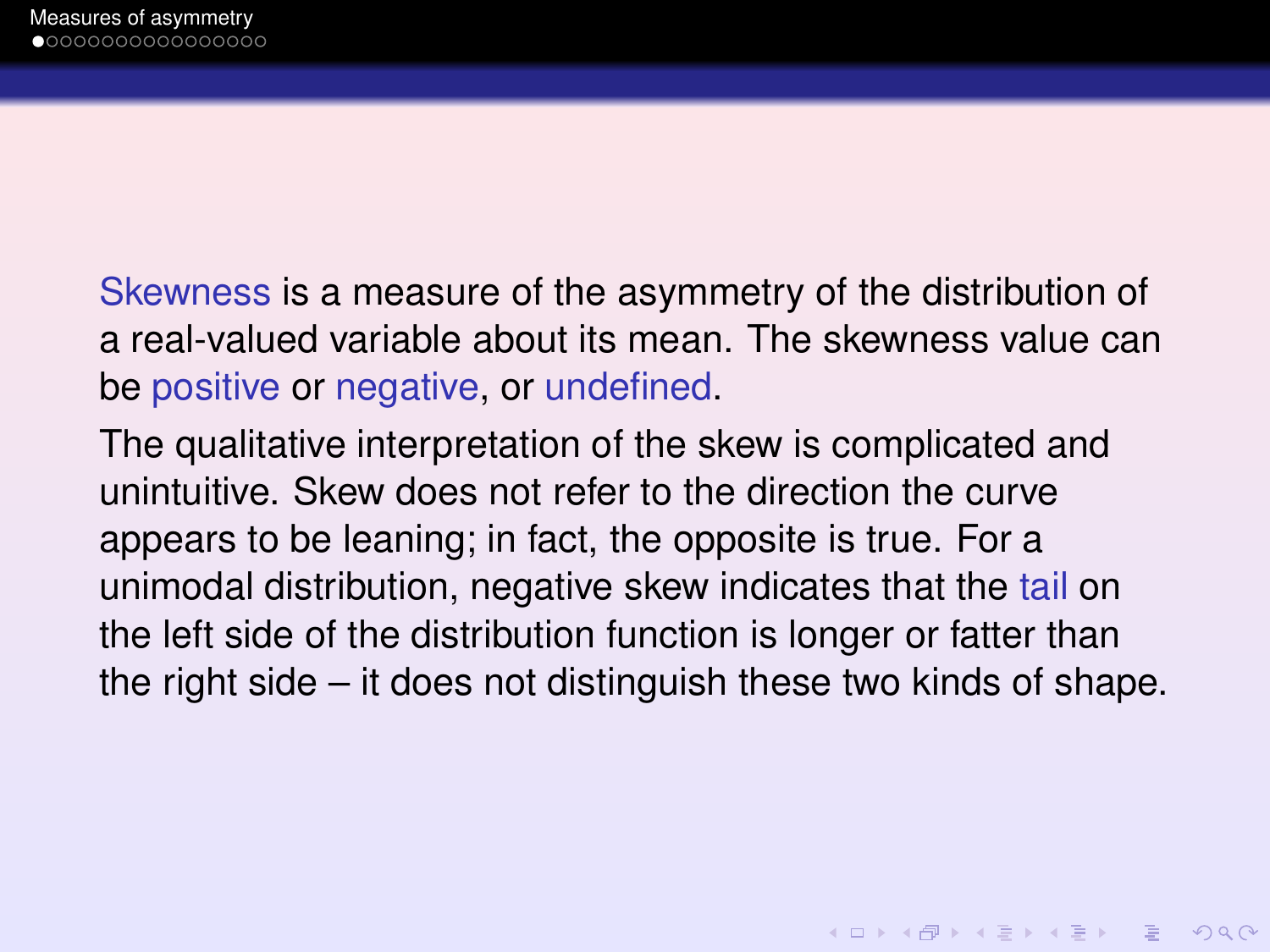Conversely, positive skew indicates that the tail on the right side is longer or fatter than the left side. In cases where one tail is long but the other tail is fat, skewness does not obey a simple rule. For example, a zero value means that the tails on both sides of the mean balance out overall; this is the case for a symmetric distribution, but is also true for an asymmetric distribution where the asymmetries even out, such as one tail being long but thin, and the other being short but fat. Further, in multimodal distributions and discrete distributions, skewness is also difficult to interpret. Importantly, the skewness does not determine the relationship of mean and median.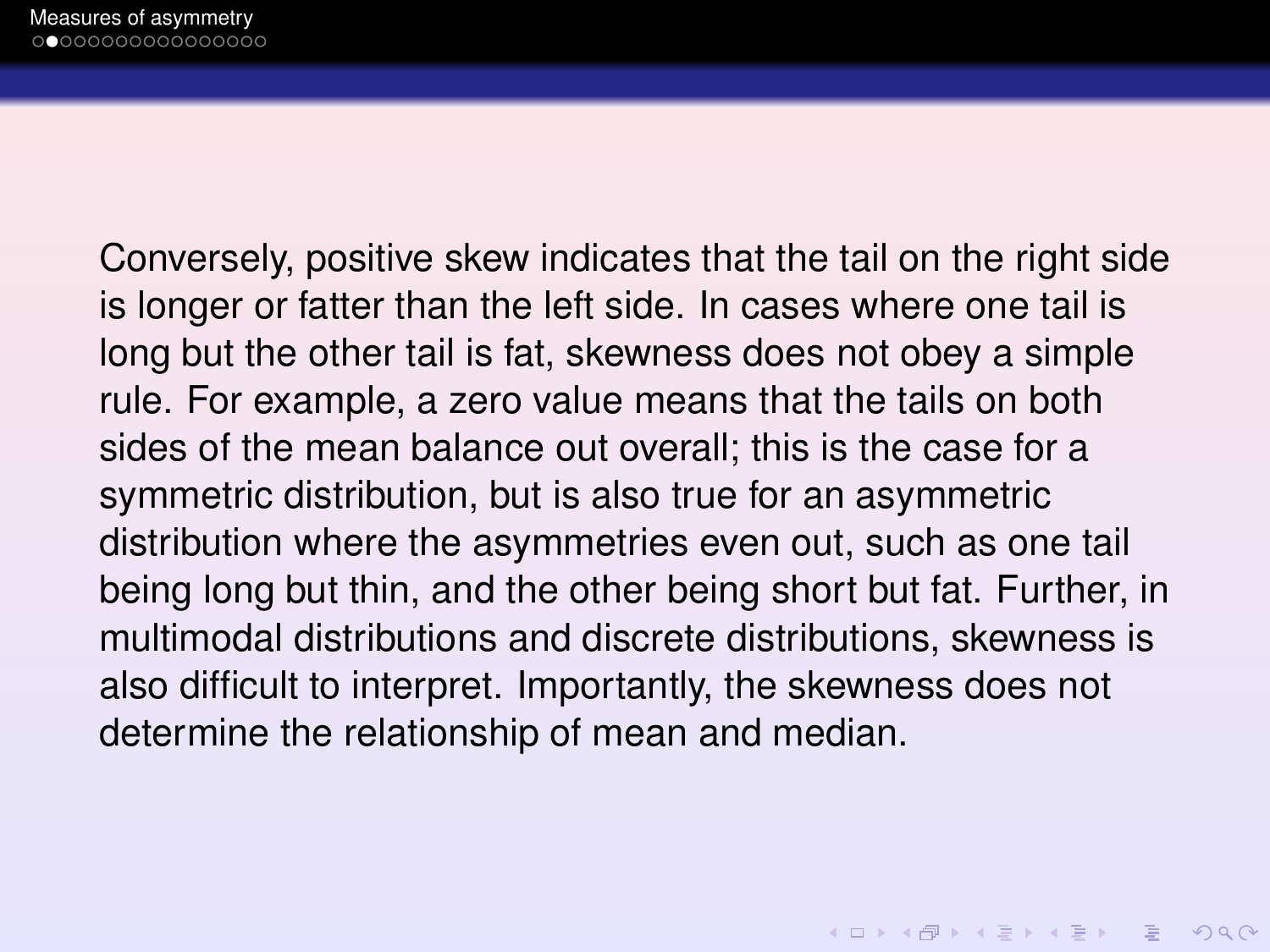Classification:

- **•** positional
	- positional index of skewness *Wpos*
	- positional coefficient of skewness *A<sup>Q</sup>*
- **o** classical
	- $\bullet$  central moment of the third order  $m_3$
	- classical coefficient of skewness *A<sup>s</sup>*
- mixed (classical-positional)
	- index of skewness *Wsk*
	- Pearson's coefficient of skewness  $A_p$

KEL KALA KELKEL EL YAN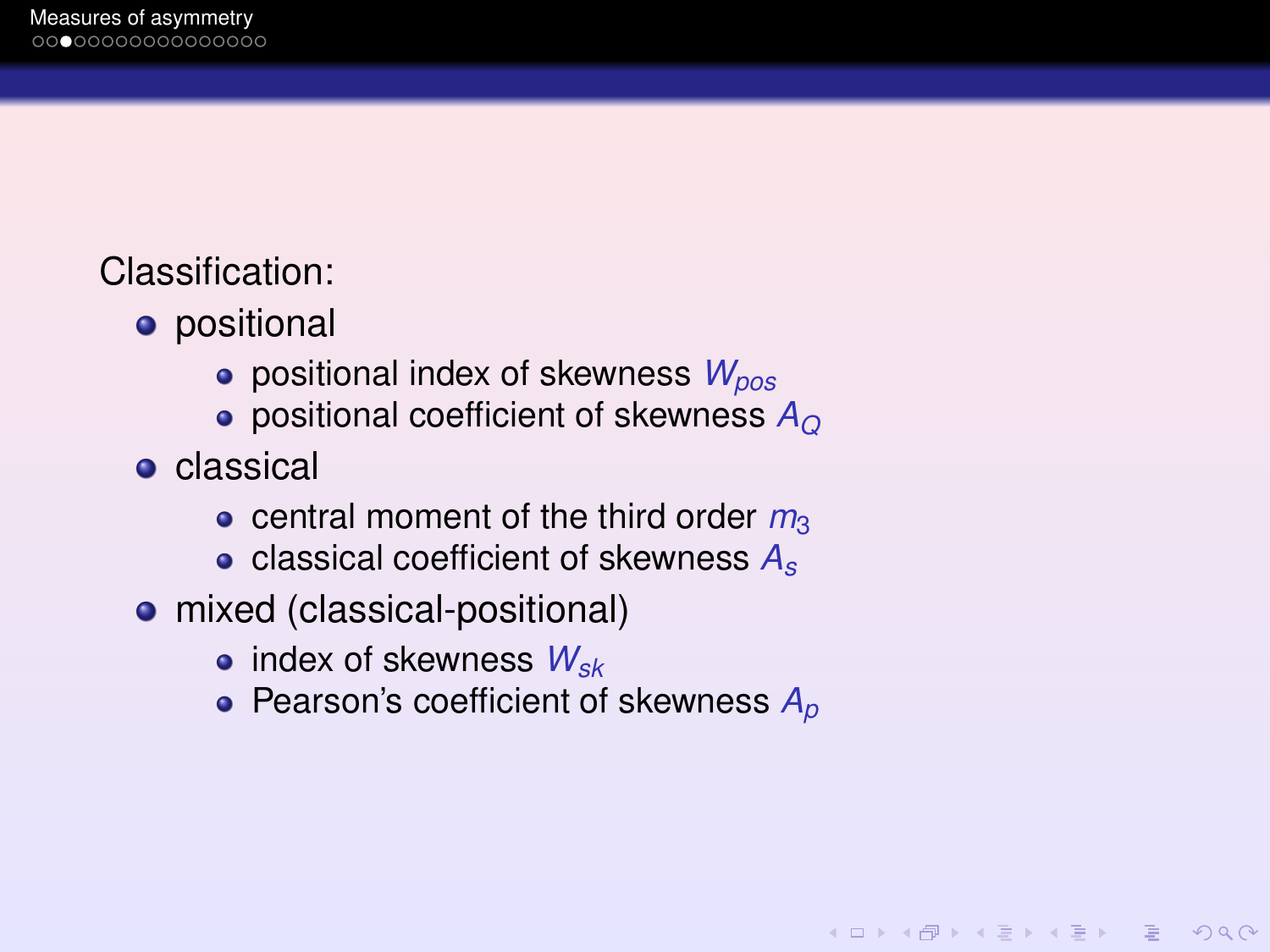THE POSITIONAL INDEX OF SKEWNESS *Wpos* is the sum of the differences between the quartiles and the median:

$$
W_{pos} = (Q_3 - Me) - (Me - Q_1) = Q_1 + Q_3 - 2Me.
$$

Properties:

- *Wpos* = 0, e.g. *Q*<sup>3</sup> − *Me* = *Me* −*Q*<sup>1</sup> a symmetric distribution,
- *Wpos* > 0, e.g. *Q*<sup>3</sup> − *Me* > *Me* −*Q*<sup>1</sup> a right-skewed distribution,
- *Wpos* < 0, e.g. *Q*<sup>3</sup> − *Me* < *Me* −*Q*<sup>1</sup> a left-skewed distribution.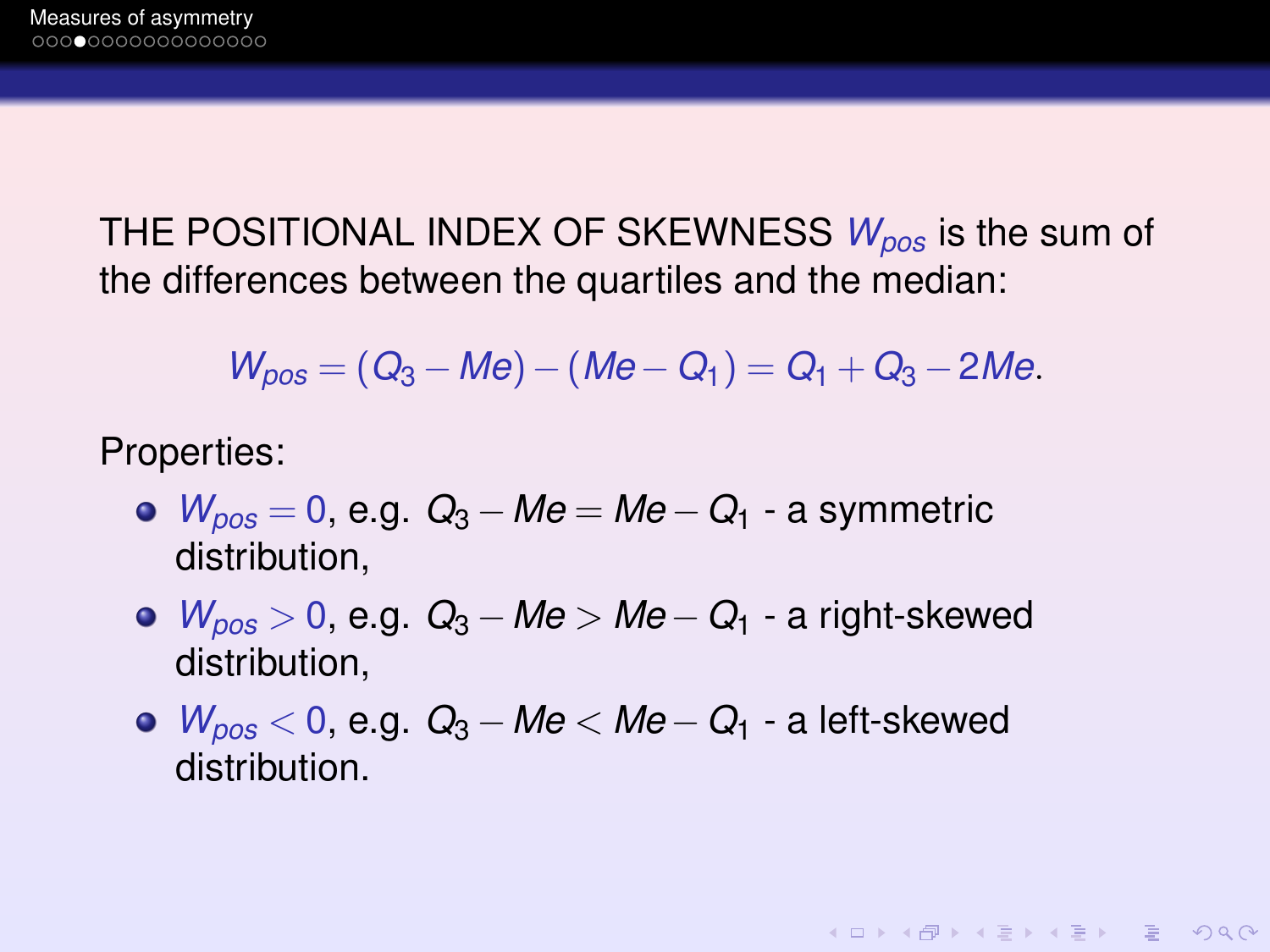#### REMARKS:

1) the positional index of skewness assesses the directions of skewness only for 50% middle observations,

2) the index *Wpos* shows only the direction of asymmetry – for the strength of skewness we need the positional coefficient of skewness.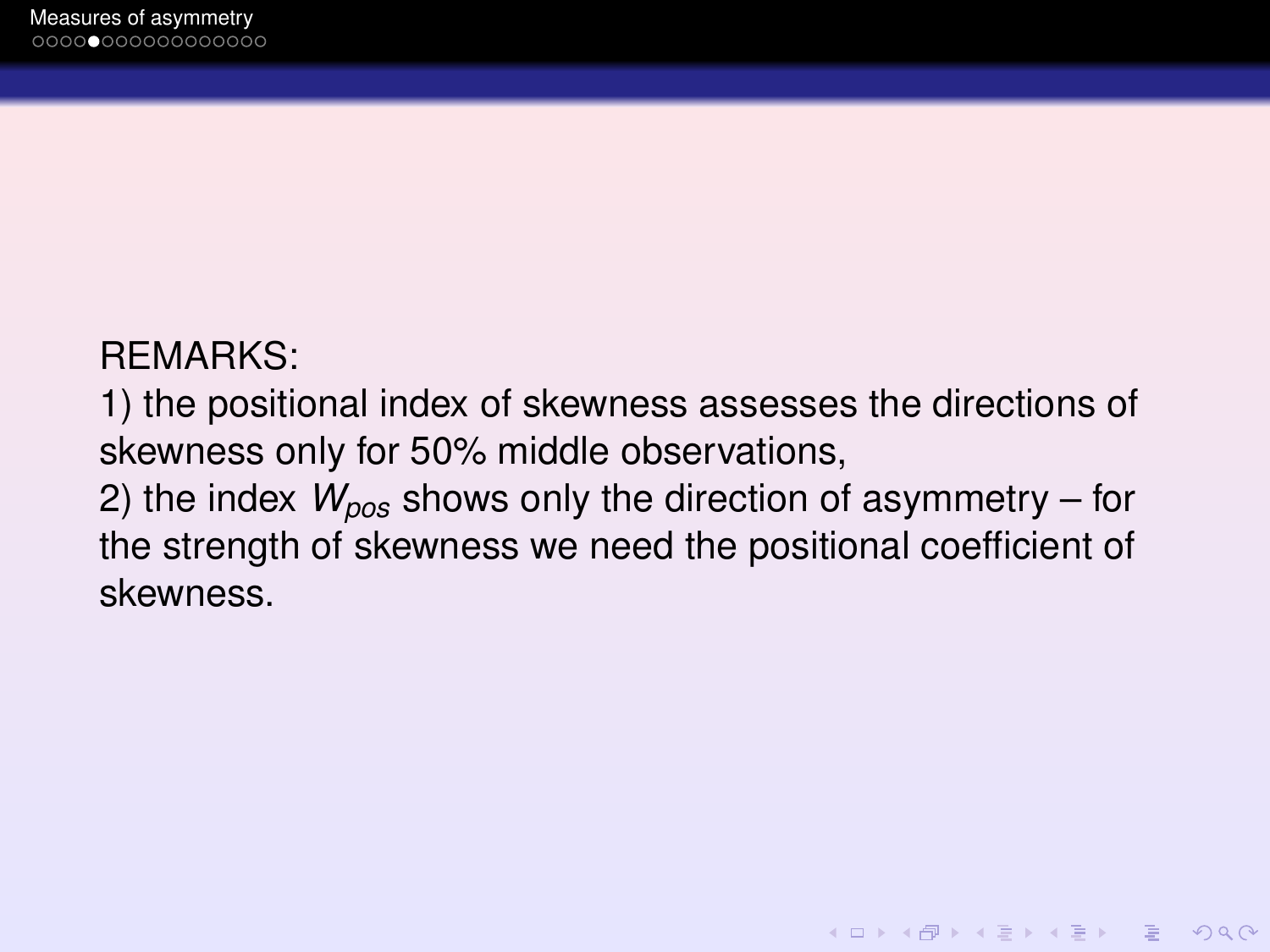# THE POSITIONAL COEFFICIENT OF SKEWNESS

$$
A_Q = \frac{W_{pos}}{R_0} = \frac{Q_1 + Q_3 - 2Me}{Q_3 - Q_1}.
$$

defines the direction and the strength of skewness for 50% middle observations (between  $Q_1$  and  $Q_3$ ). Usually  $A_Q \in [-1,1]$ .

KEL KARIKEN (EN 1990)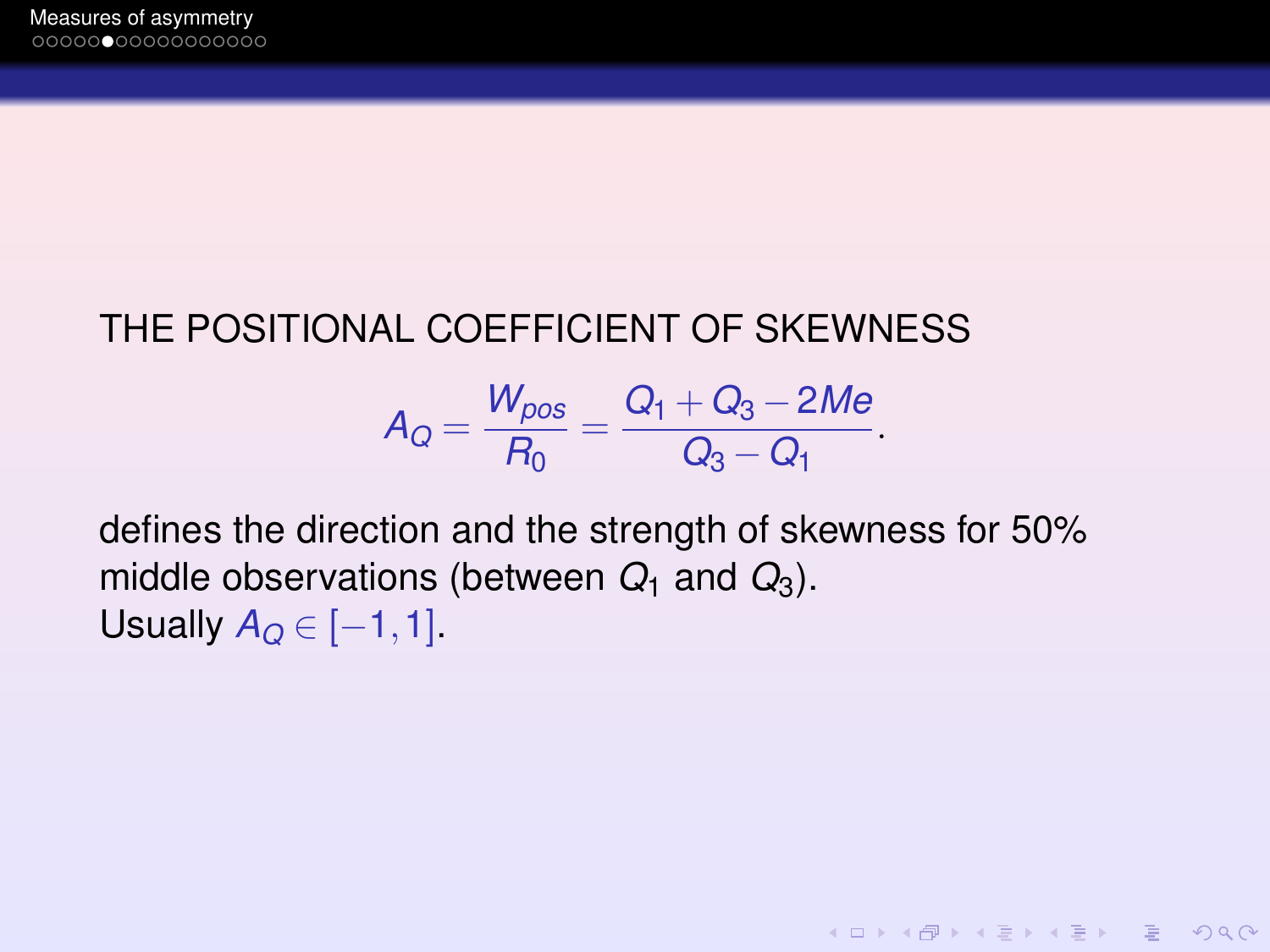The sign of the coefficient  $A_{\Omega}$  tells us about the direction of asymmetry, e.g.

- $\bullet$   $A_{\Omega} = 0$  a symmetric distribution,
- $\bullet$   $A<sub>O</sub>$  > 0 a right-skewed distribution,
- $\bullet$   $A<sub>O</sub> < 0$  a left-skewed distribution,

and its absolute value  $|A_{\Omega}|$  tells us about the strength of asymmetry:

- $0-0,2$  a very weak asymmetry,
- $0,2-0,4$  a weak asymmetry,
- $0,4-0,6$  a moderate asymmetry,
- $0,6-0,8$  a strong asymmetry,
- $\bullet$  more than  $0,8$  a very strong asymmetry,

for 50% middle observations (between  $Q_1$  and  $Q_3$ ).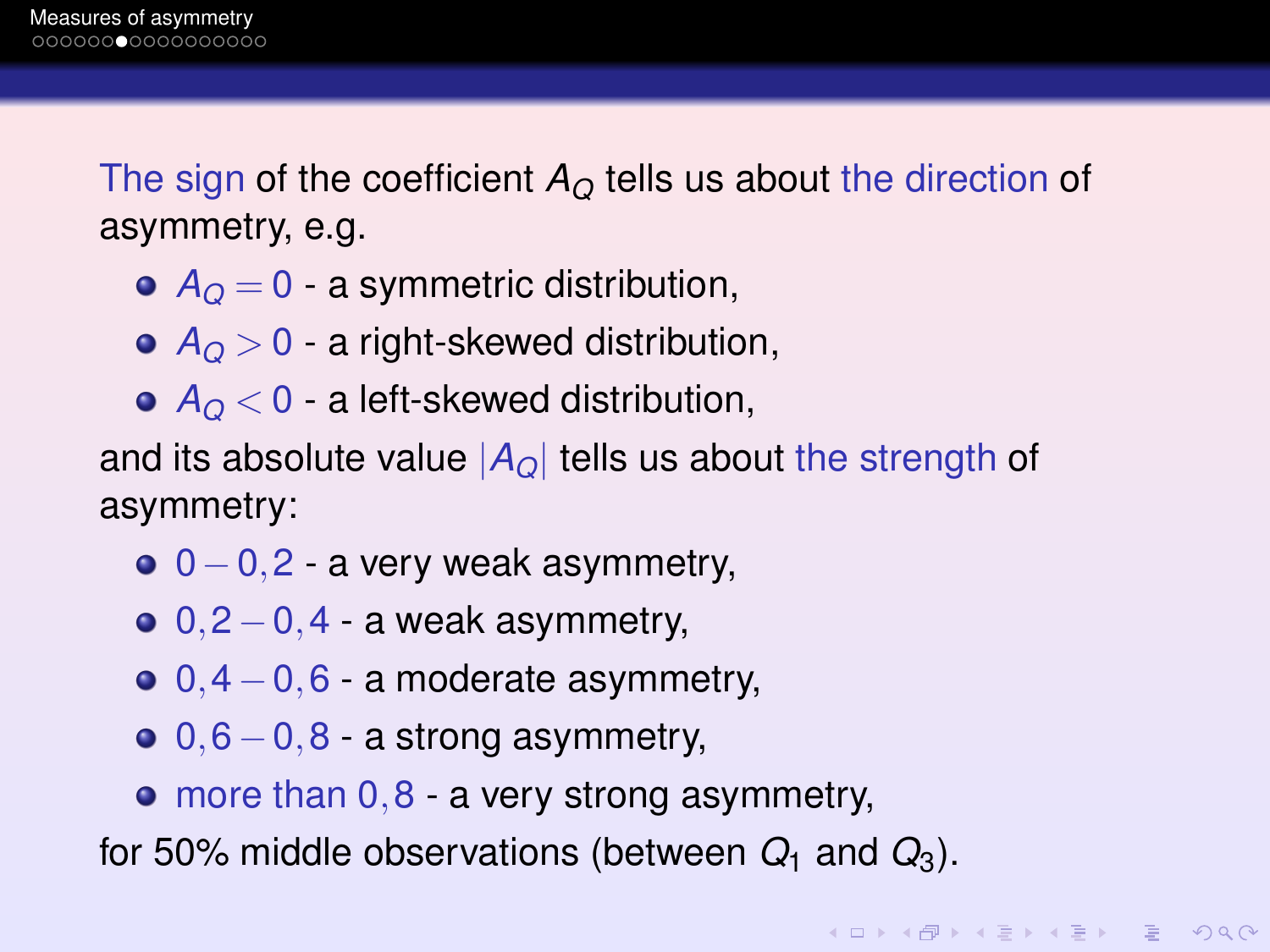## THE CENTRAL MOMENT OF THE THIRD ORDER  $m_3$  is calculated by the formula:

$$
m_3=\frac{1}{n}\sum_{i=1}^n(x_i-\overline{x})^3.
$$

It is a member of more general group so called central moments:

$$
m_k = \frac{1}{n} \sum_{i=1}^n (x_i - \overline{x})^k.
$$

So the measure  $m_2$  is the variance,  $m_3$  - the central moment of the third order is the measure of asymmetry, and  $m<sub>4</sub>$  - the central moment of the fourth order is the measure of concentration.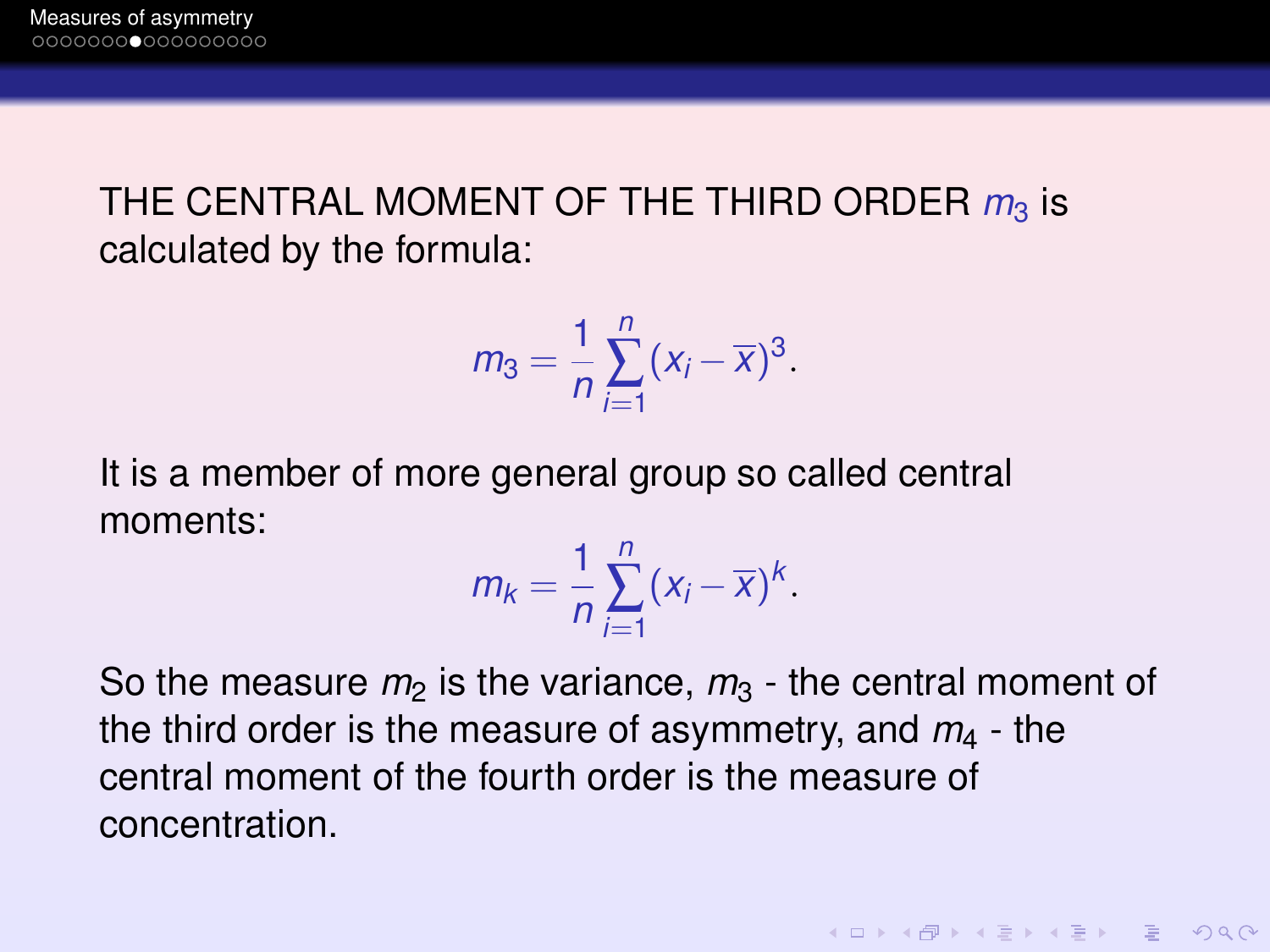# THE CLASSICAL COEFFICIENT OF SKEWNESS:

$$
A_s = \frac{m_3}{s^3} = \frac{\frac{1}{n}\sum_{i=1}^n(x_i - \overline{x})^3}{s^3}.
$$

KEL KARIKEN (EN 1990)

Usually  $A_s \in [-2,2]$ .

*A<sup>s</sup>* is a relative measure of asymmetry so it can be use for comparing two or more distributions.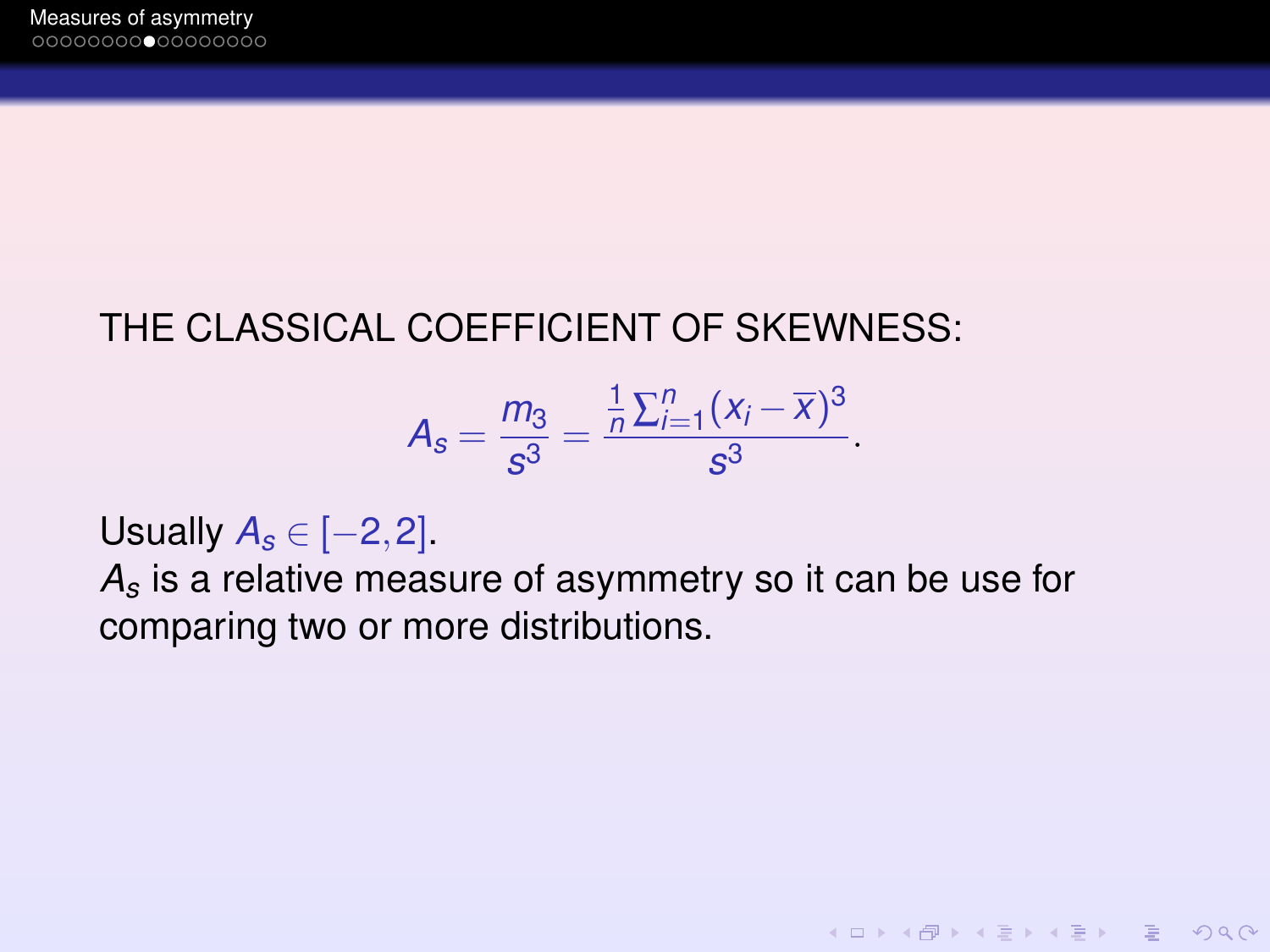The sign of the coefficient *A<sup>s</sup>* tells us about the direction of asymmetry, e.g.

- $\bullet$   $A_s = 0$  a symmetric distribution,
- $\bullet$   $A_s > 0$  a right-skewed distribution,
- *A<sup>s</sup>* < 0 a left-skewed distribution,

and its absolute value  $|A_s|$  tells us about the strength of asymmetry:

- $0-0,4$  a very weak asymmetry,
- $0, 4-0, 8$  a weak asymmetry,
- $0,8-1,2$  a moderate asymmetry,
- $\bullet$  1,2−1,6 a strong asymmetry,
- more than 1,6 a very strong asymmetry,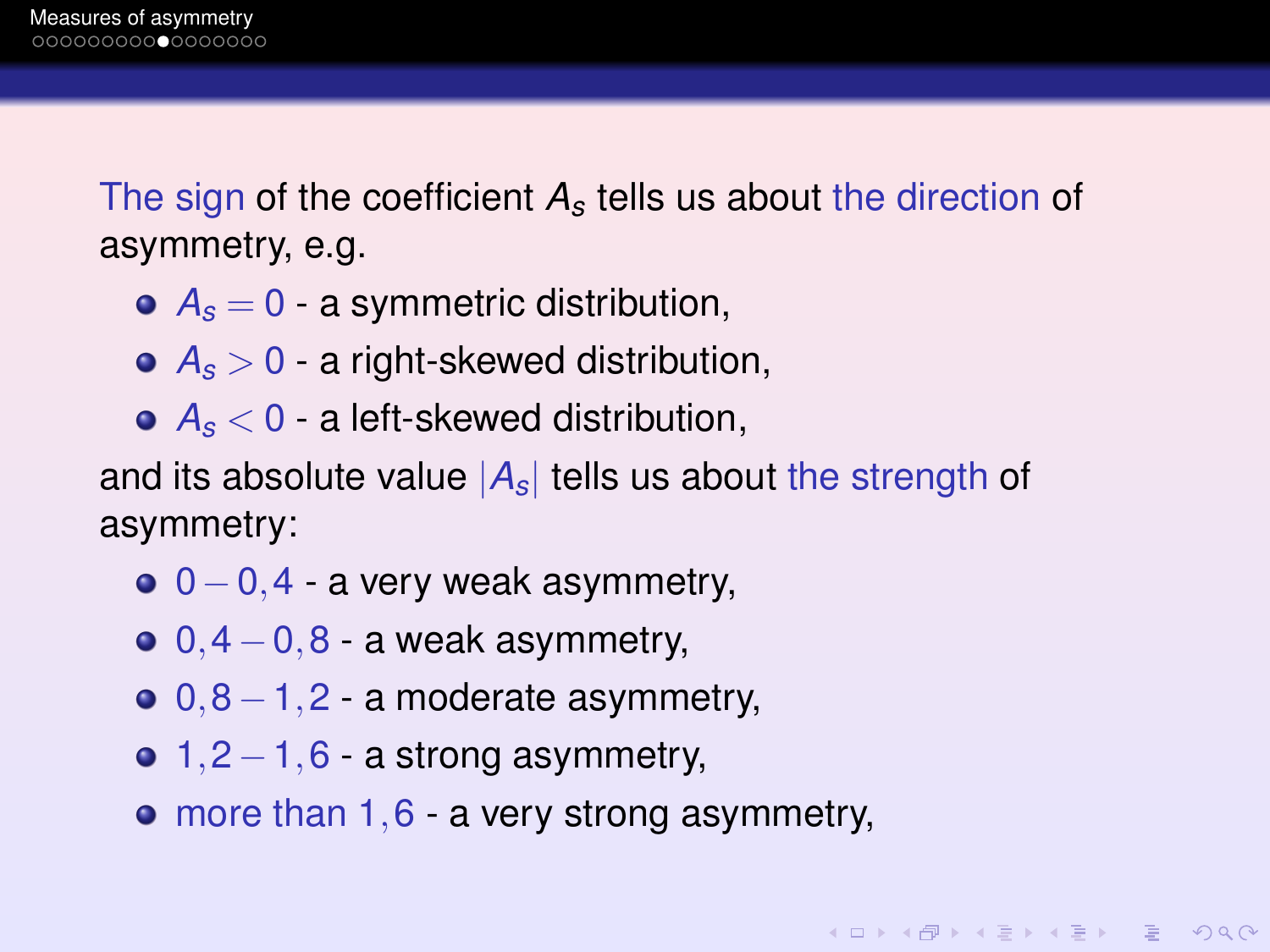## THE INDEX OF SKEWNESS

 $W_{sk} = \overline{X} - Mo.$ 

This index defines the direction of asymmetry but it tells nothing about the strength of asymmetry. It is an absolute measure, it has got units so it cannot be used for comparing different distributions.

KEL KARIKEN (EN 1990)

Properties:

- $W_{sk} = 0$  a symmetric distribution,
- $\bullet$   $W_{sk} > 0$  a right-skewed distribution,
- *Wsk* < 0 a left-skewed distribution,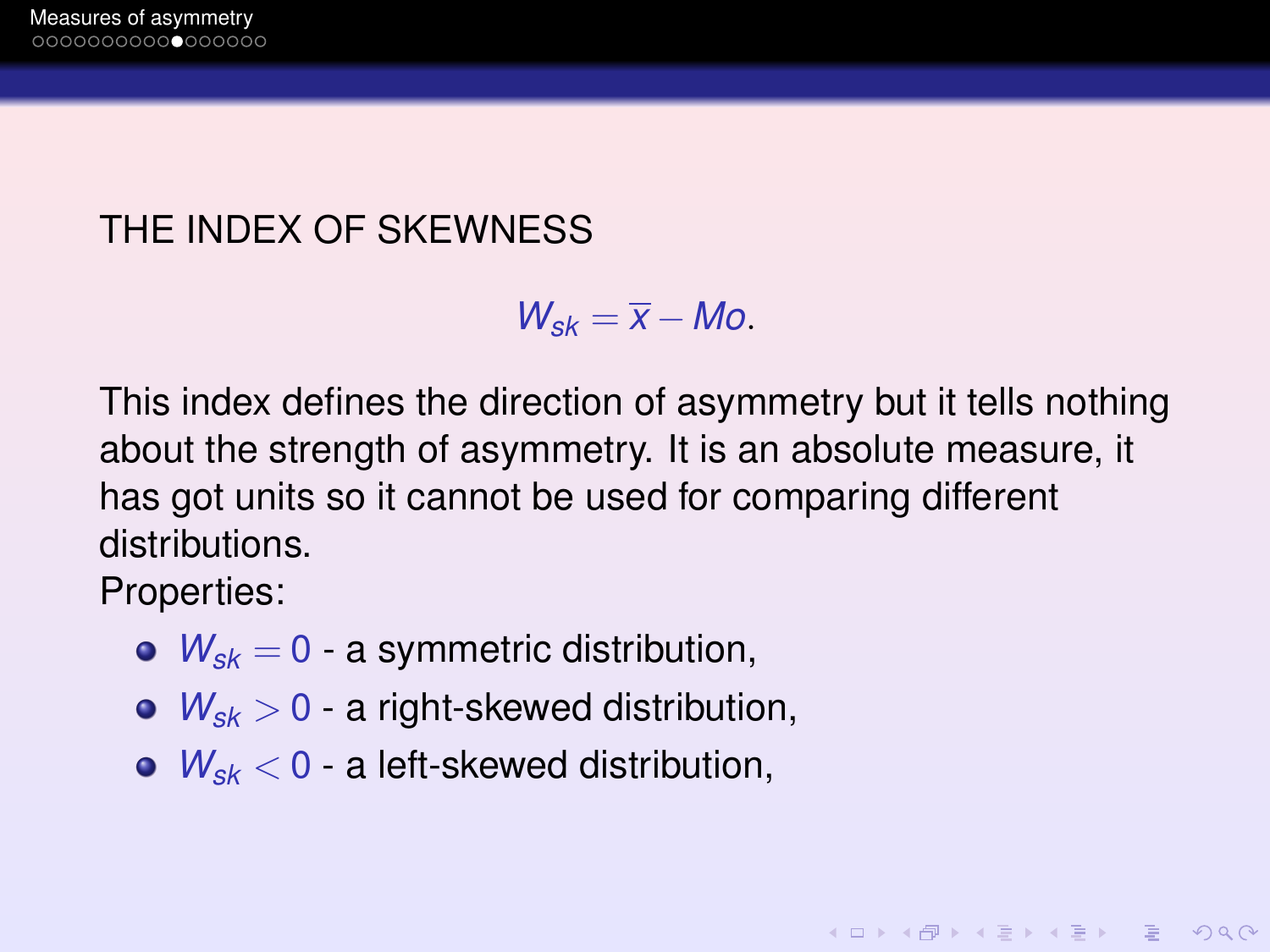## THE PEARSON'S COEFFICIENT OF SKEWNESS



**KOD KAD KED KED E VAN** 

assesses both the direction and the strength of asymmetry. Usually  $A_p \in [-1,1]$ .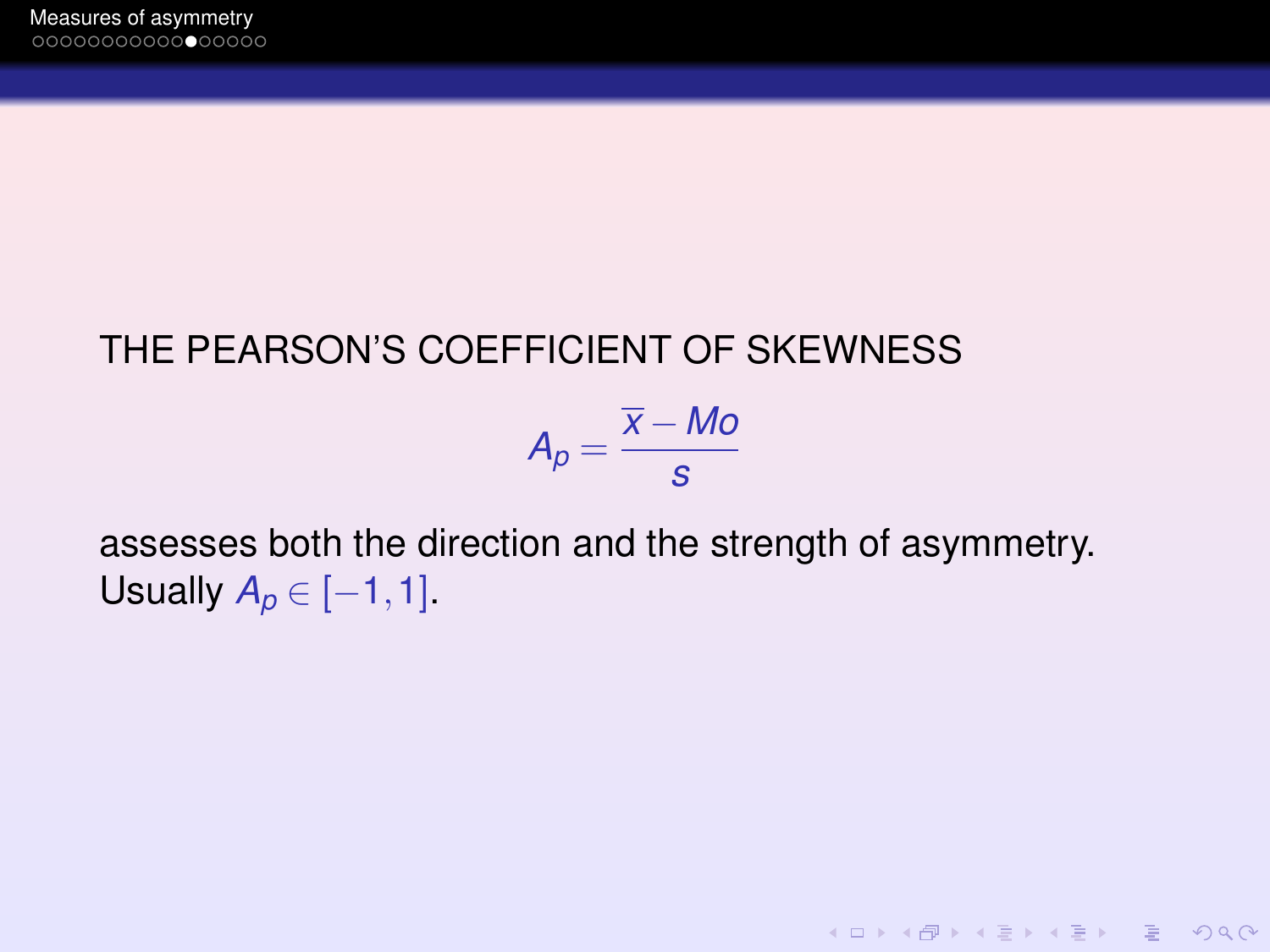The sign of the coefficient  $A_p$  tells us about the direction of asymmetry, e.g.

- $\bullet$   $A_p = 0$  a symmetric distribution,
- $\bullet$   $A_p > 0$  a right-skewed distribution,
- $\bullet$   $A_p < 0$  a left-skewed distribution,

and its absolute value  $|A_p|$  tells us about the strength of asymmetry:

- $0-0,2$  a very weak asymmetry,
- $0,2-0,4$  a weak asymmetry,
- $0,4-0,6$  a moderate asymmetry,
- $0,6-0,8$  a strong asymmetry,
- more than 0,8 a very strong asymmetry.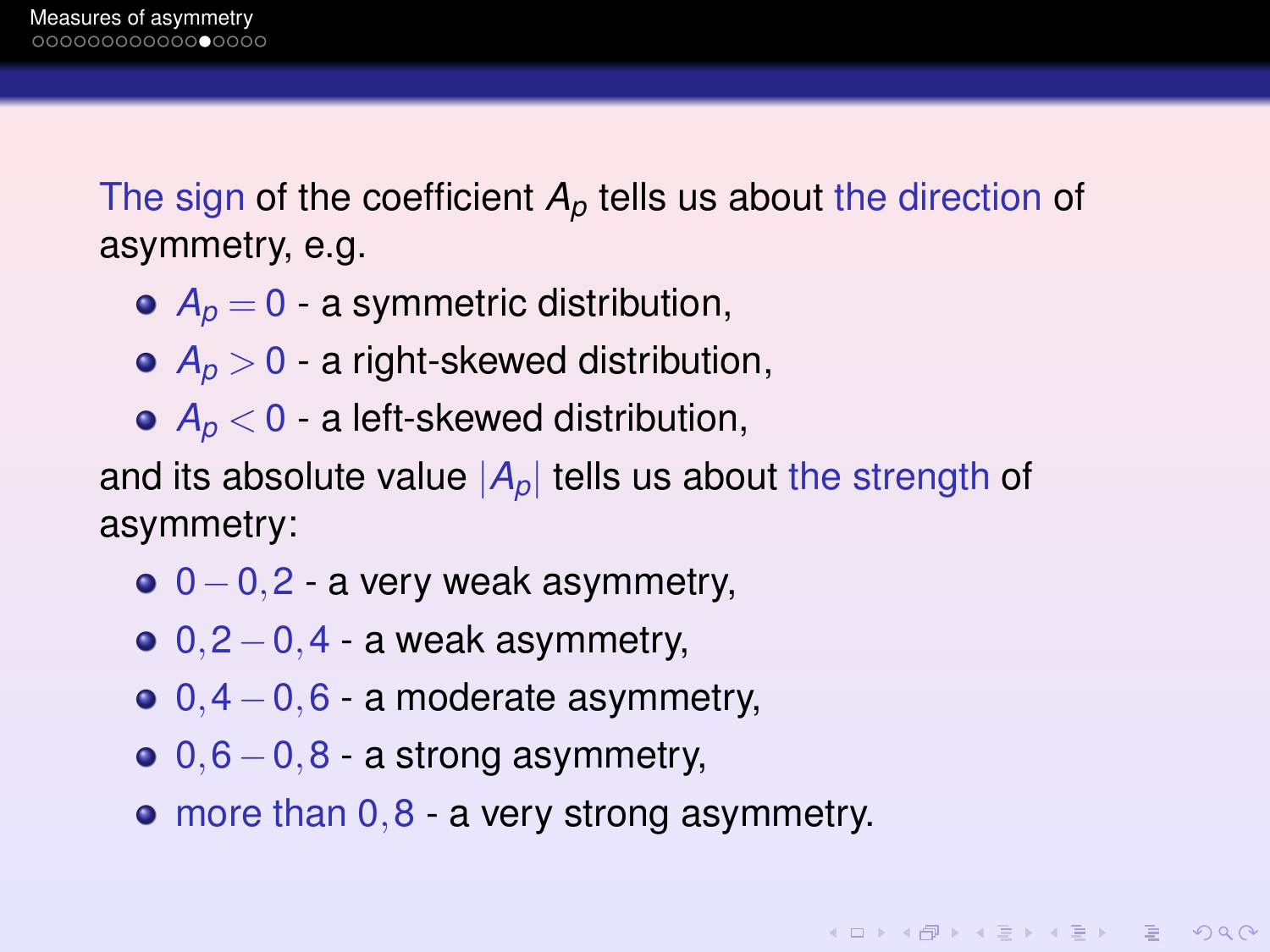#### REMARKS:

1) *A<sup>p</sup>* is a relative measure of asymmetry so it can be use for comparing two or more distributions;

2) in cases when it is impossible to calculate the arithmetic mean or the mode we cannot calculate the Pearson's coefficient of skewness.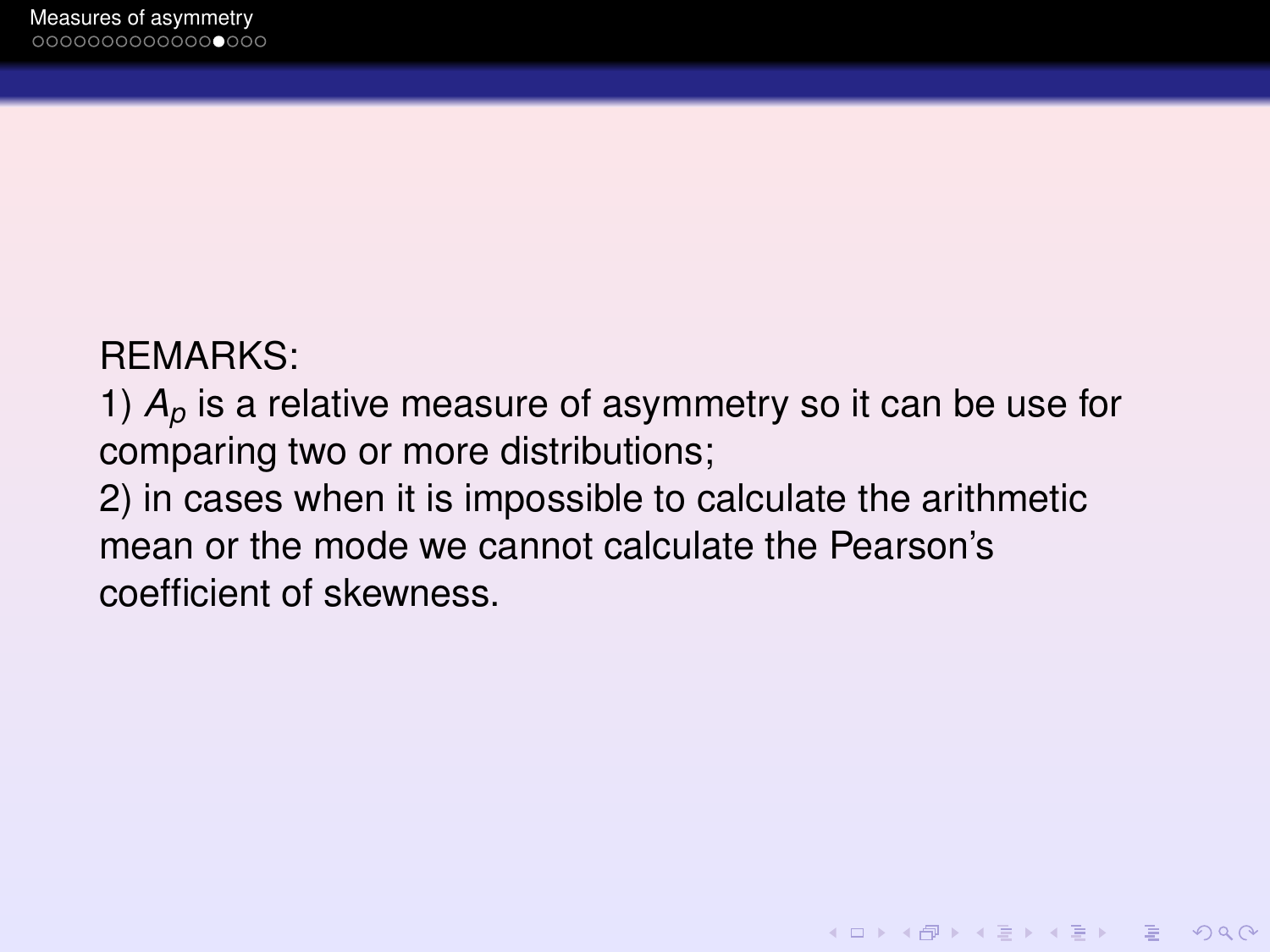# MEASURES OF ASYMMETRY FOR GROUPED DATA

K ロ > K @ > K 할 > K 할 > L 할 > O Q @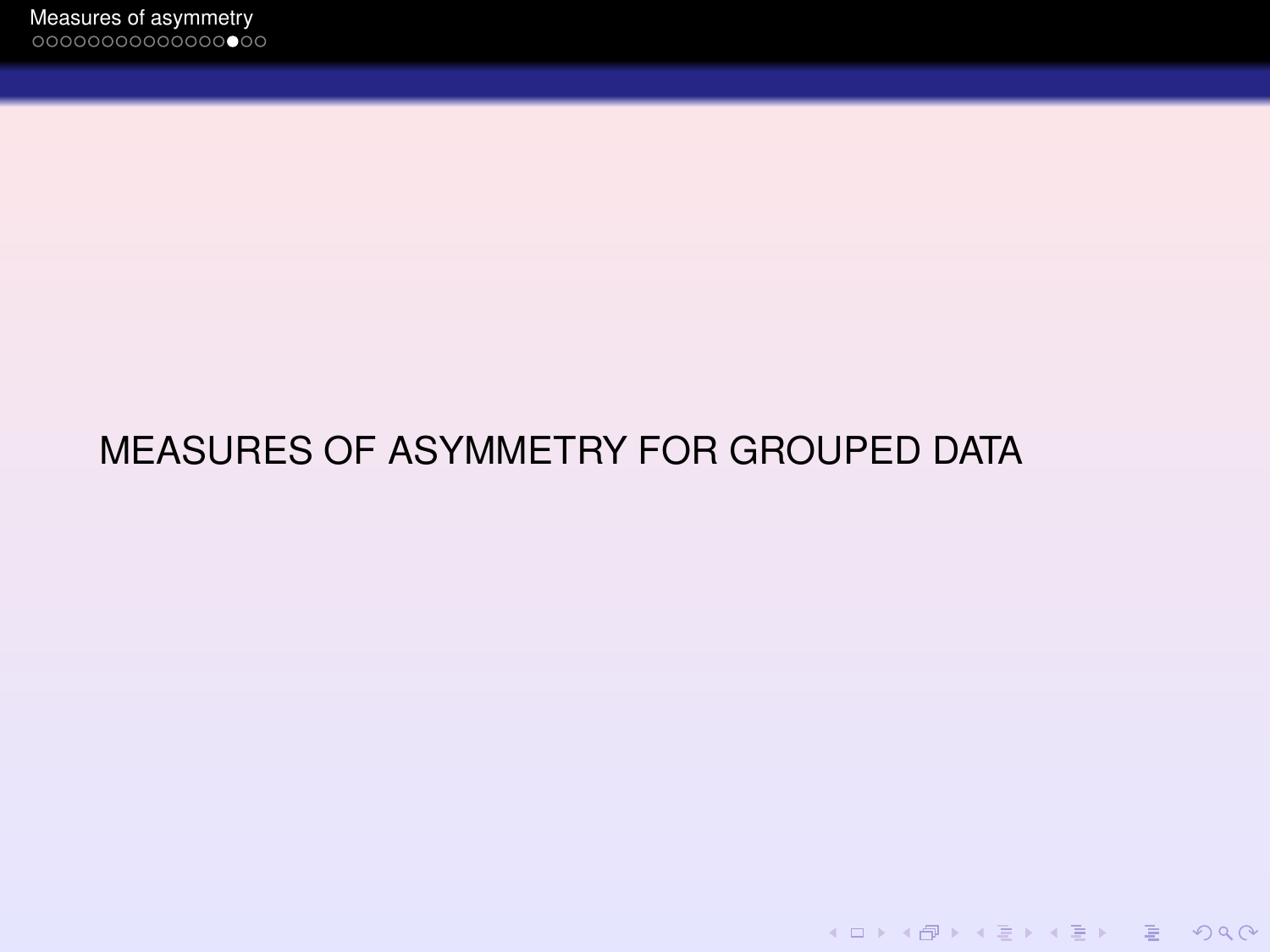## The central moment of the third order  $m_3$  and the classical coefficient of skewness for the data grouped in the categories:

$$
m_3 = \frac{1}{n} \sum_{i=1}^k (x_i - \overline{x})^3 n_i
$$
,  $A_s = \frac{m_3}{s^3} = \frac{\frac{1}{n} \sum_{i=1}^k (x_i - \overline{x})^3 n_i}{s^3}$ .